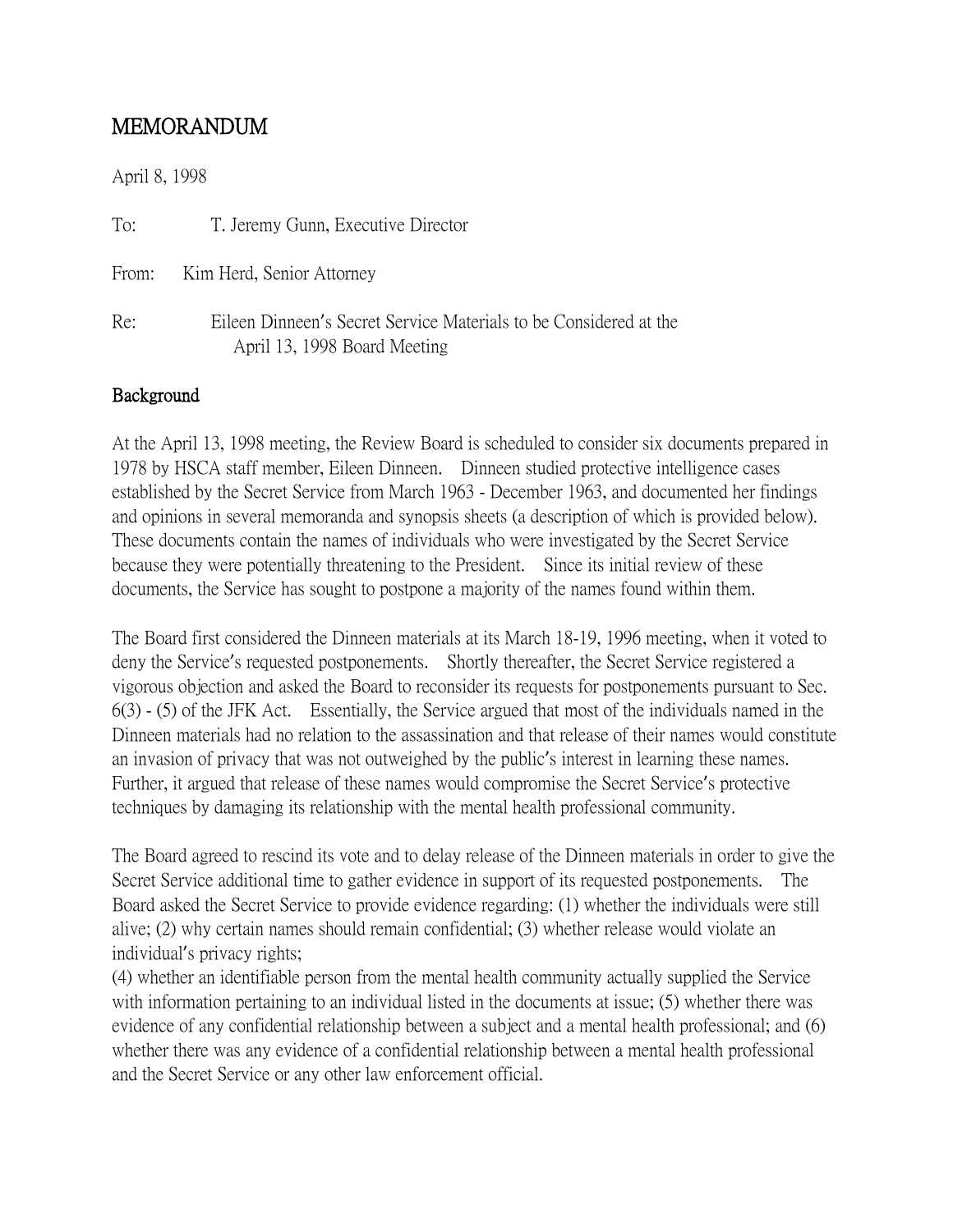Although the Service researched who was still alive and provided the Board with this information, it did not provide specific evidence as to any of the Board's other requests. The Service chose to submit letters to the Board outlining its arguments (copies of these letters are attached). The Service supplemented its arguments with letters and memoranda from mental health professionals who also opposed release of these names. The Board was scheduled to vote on this issue at its November, 1996 meeting, but the issue was ultimately tabled.

Although it has been well over a year since the Dinneen issues were considered, the Service remains committed to seeking postponements of a majority of the names in the documents. Representatives from the Secret Service will attend the Board's April meeting, and may make a brief presentation to supplement the arguments they have already submitted in writing. The Service elected not to gather additional evidence in support of its arguments for postponement.

What follows is a brief listing of the Dinneen documents, as well as a summary of the Secret Service's arguments for postponement, and arguments against its position.

## Documents at Issue

- 1. RIF # 180-10087-10302. This is a memorandum from Dinneen to Dick Billings that summarizes Dinneen's review of Secret Service trip files prepared from March through December, 1963. Dinneen supplemented her four-page memorandum with twenty-one "Secret Service Report Forms" summarizing the circumstances surrounding particular threats or peculiar situations. The material in this document is particularly important because it contains summaries of the information that was later destroyed by the Secret Service in 1995.
- 2. RIF # 180-10103-10465. This memorandum constitutes a summary of Dinneen's study of 413 protective intelligence cases established by the Secret Service from March 1963 - December, 1963. Dinneen analyzed criteria employed by the Secret Service to assess threat information. (The Service is conceding release of approximately 90 names).
- 3. RIF # 180-10065 10379. This document includes 413 separate synopsis sheets ("threat sheets") prepared by Dinneen, summarizing personal data and opinions regarding each of the subjects at issue. (The Service is conceding release of approximately 90 names).
- 4. Item # 1 from Dinneen's Personal Materials. This consists of a slightly different version of RIF #180-10103-10465 (the Memorandum regarding Secret Service Protective Cases).
- 5. Item #2 from Dinneen's Personal Materials. This is a memorandum to the file from Eileen Dinneen and Jim Conzelman, dated March 29, 1978, regarding Secret Service Index File and Commission documents found in the U.S. Archives.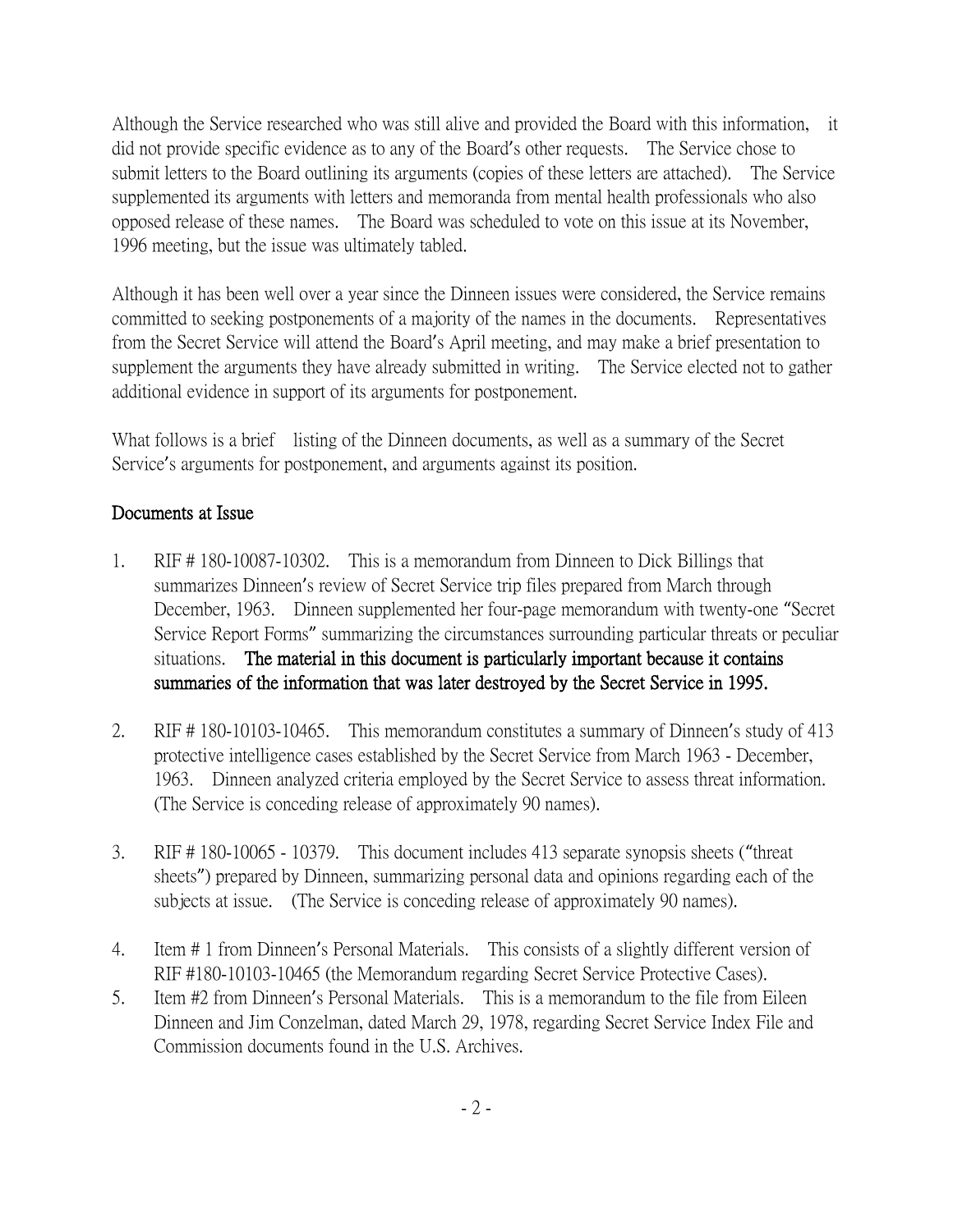6. Item #9 from Dinneen's Personal Materials (Document #006256 re: Briefing Papers acquired from the LBJ Library).

#### Secret Service**'**s Arguments in Favor of Postponement

- I. Release of these Records Constitutes an Invasion of Privacy.
	- A. If released, the information would be considered stigmatizing and extremely damaging to the subject of the information.
	- B.Most of the individuals named were in no way associated with the JFK investigation. Thus, release of their names would be particularly unfair.
	- C. Release of the names themselves adds no historical value at least not enough to overcome the concomitant invasions of privacy.
	- D. Because of the unique nature and time restrictions of a protective intelligence investigation, files often contained information from citizen witnesses that could not necessarily be verified. This information often took the form of particularly damaging comments, such as "Apparent Mental Case," "Addict," etc.
	- E. A fair number of the Dinneen materials contain mental health information and diagnoses. The Service has traditionally accorded the highest protection to this type of information.
	- F. Due to the highly sensitive nature of mental health diagnoses, releasing such information could re-agitate or traumatize the subject of the information.
- II. Invasion of Privacy Outweighs the Public's Interest in Disclosure.
	- A. Because of the extreme stigma associated with this type of information, release would be legally and ethically inappropriate.
	- B. Releasing this information contravenes legal requirements that such information be relevant to a material fact.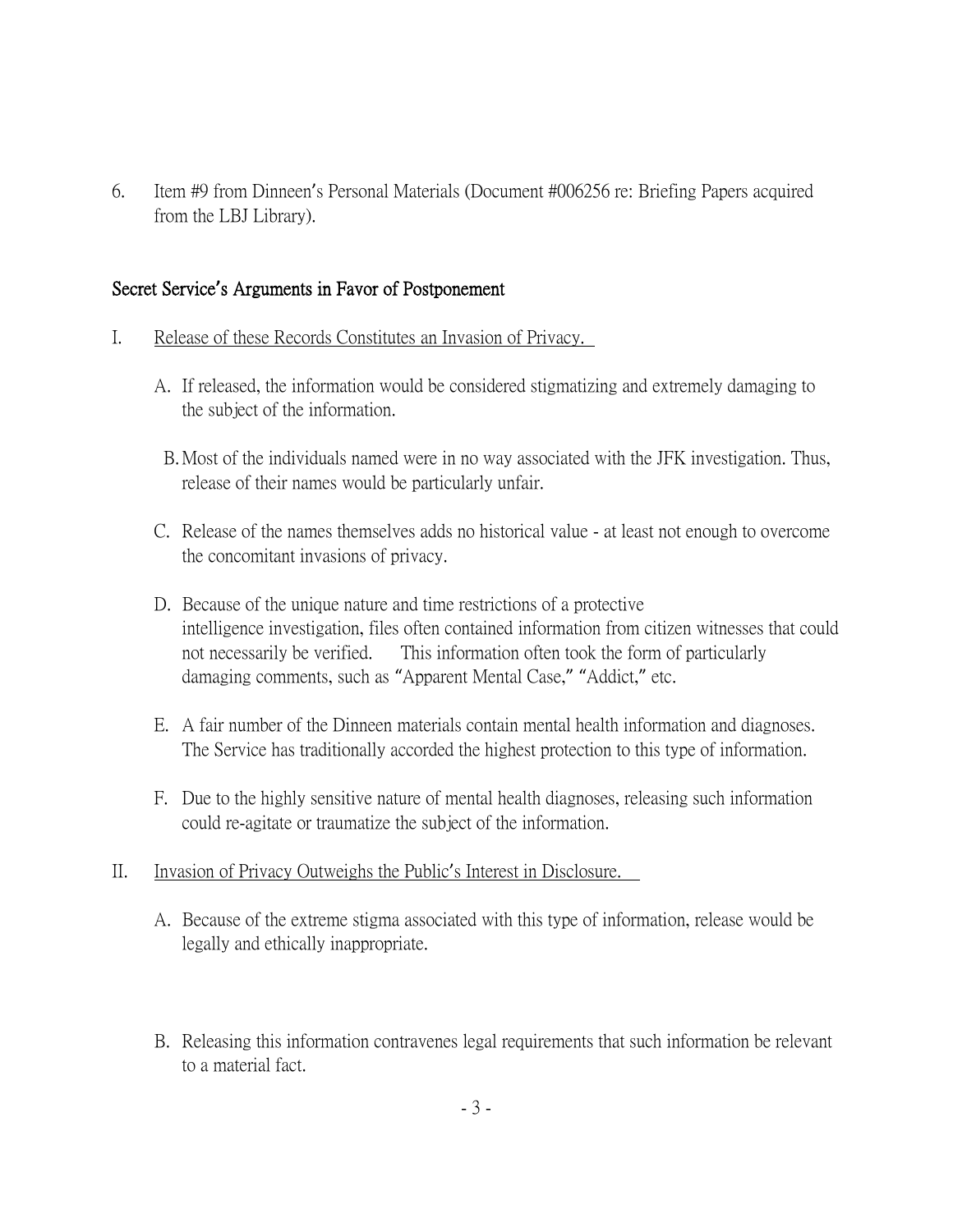- C. The information the Board wishes to release does not meet the "compelling interest in prompt public disclosure" standard set forth in Sec. 6(3) of the JFK Act. The public does not have a legitimate interest in the names contained in the study - releasing them would add nothing to the historical value of Dinneen's study.
- D. Releasing the names is a violation of the Service's current practice of utilizing "informed consent" forms as part of its investigative technique.

# III. Release of these Names Would Compromise an Understanding of Confidentiality Between the Secret Service and the Mental Health Professional Community.

- A. It has taken the Service many years to cultivate confidential relationships with mental health professionals. Releasing the names will compromise these relationships.
- B. Damage to these relationships would result in the Service's decreased ability to gather vital data to assist in its protection efforts.
- C. Although the Service had no agreements in 1963, it currently has an "understanding of confidentiality" with mental health professionals. Release of these names will undermine this "understanding of confidentiality."
- D. Release of these names would compromise the Secret Service's credibility in the Mental Health and Behavioral Sciences communities, resulting in the Service's potential exclusion from participation in future risk assessment research efforts.
- E. Release of these materials would cause the mental health professional community to mistrust any future promises made by the Service.
- F. It is irrelevant whether an individual is alive or dead the fact that someone provided mental health information to the Secret Service about an individual openly links the Service to the mental health professional community.
- IV. Release of these names would seriously and adversely impact the Secret Service's Ability to Continue to Fulfill its Protective Responsibilities.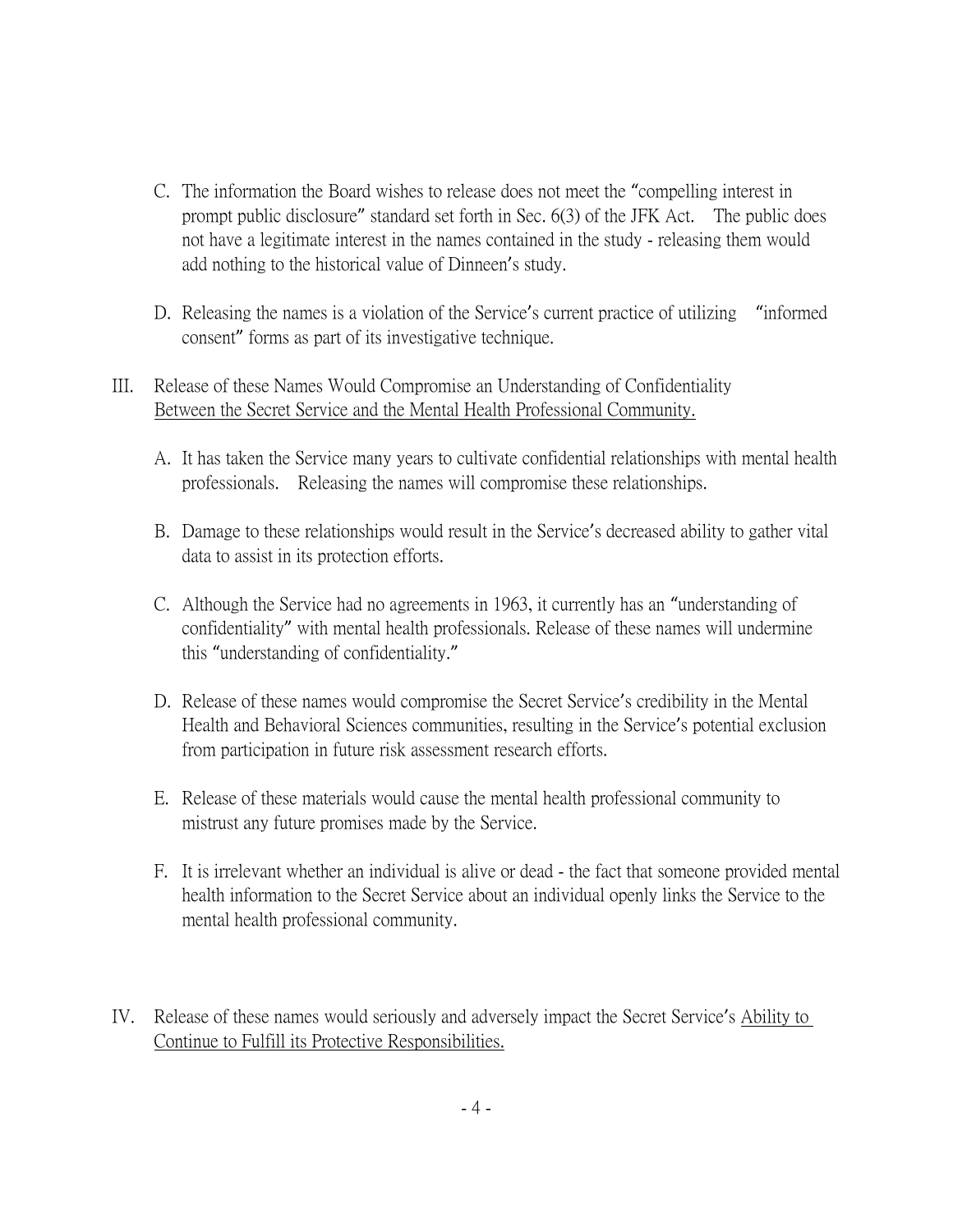- A. Release of these names will inhibit the Service's ability to gather protective information, since it will no longer be able to assure informers that their data will be kept confidential.
- B. Release of these names could provoke vocal objections from such groups as the APA and the ApA, thus drawing more public attention to the issue.

## Arguments in Response to the Secret Service**'**s Position

- 1. Although the Service argues that release of these names will compromise its protective techniques, the Service has not requesteded postponement of any of this type of information that appears in the Dinneen materials.
- 2. The fact that the Secret Service relies upon information from mental health professionals has already been revealed in several forums - in the testimony of Secret Service Agents before the HSCA and in the release of the Thomas Vallee and John Warrington files.
- 3. While the mental health professional community may object to the Board's release of these names, it is unlikely that they will blame the Secret Service and/or retaliate against them on account of the Board's action.
- 4. It is highly unlikely that the release of these names will deter the mental health professional community from providing protective information to the Service in the future. Under certain circumstances, mental health professionals have a duty to warn - a responsibility they are not likely to take lightly when it involves the life of a Secret Service protectee.
- 5. The memorandum describing Dinneen's analysis of the trip files should be released since the Service has agreed to release in full all protective surveys viewed by Dinneen for the March - December, 1963 period.
- 6. The JFK Act presumes that the documents at issue are "assassination records" because they are records of the HSCA.
- 7. Dinneen chose to record the names they are an integral part of her study and thus, of the historical record. If the Board does not release these names, the public will have questions.